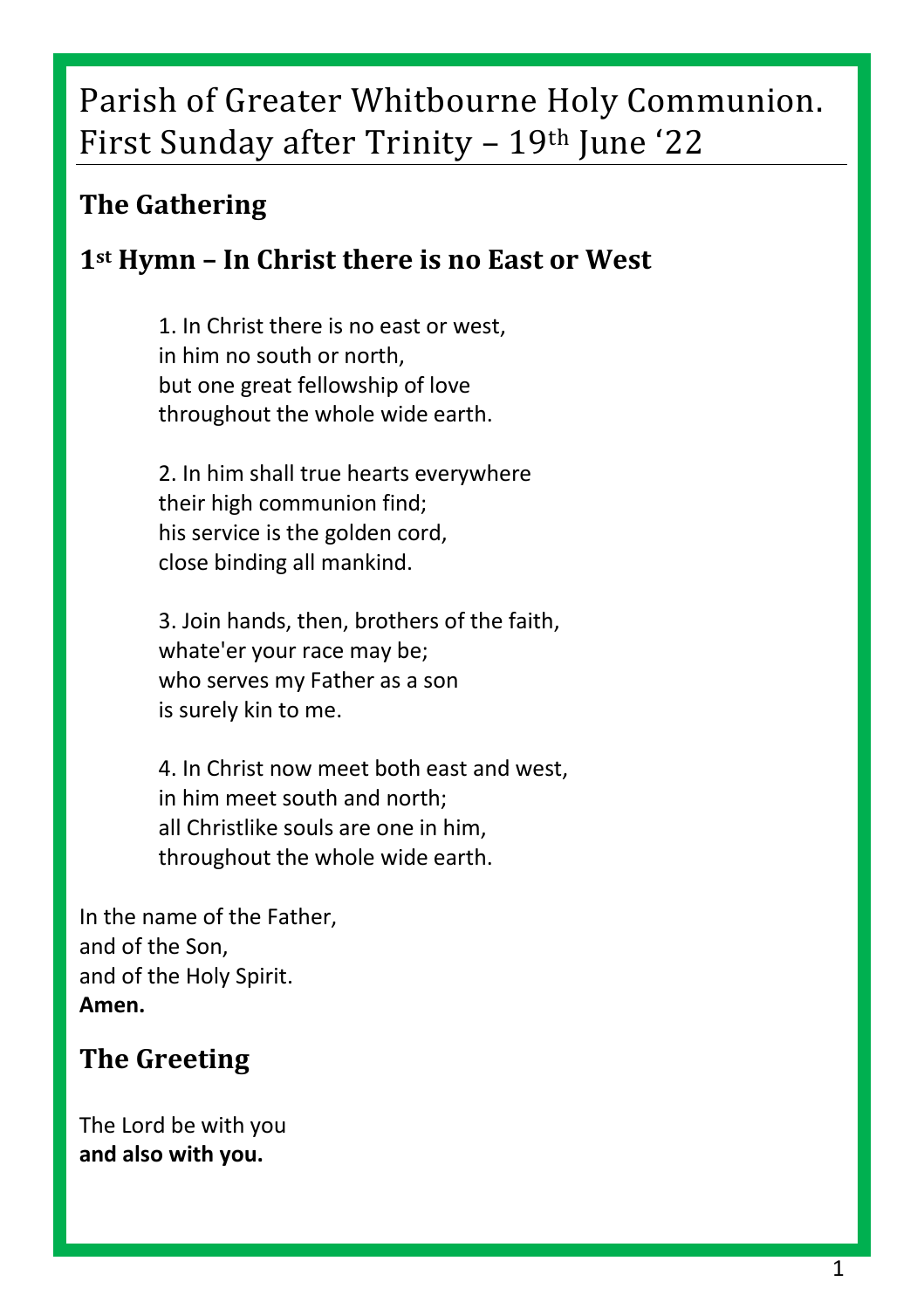## **Prayer of Preparation**

**Almighty God, to whom all hearts are open, all desires known, and from whom no secrets are hidden: cleanse the thoughts of our hearts by the inspiration of your Holy Spirit, that we may perfectly love you, and worthily magnify your holy name; through Christ our Lord. Amen**.

#### **Prayers of Penitence**

Our Lord Jesus Christ said: The first commandment is this: 'Hear, O Israel, the Lord our God is the only Lord. You shall love the Lord your God with all your heart, with all your soul, with all your mind, and with all your strength.'

The second is this: 'Love your neighbour as yourself.' There is no other commandment greater than these. On these two commandments hang all the law and the prophets.

#### **Amen. Lord, have mercy.**

God so loved the world that he gave his only Son Jesus Christ to save us from our sins, to be our advocate in heaven, and to bring us to eternal life. Let us confess our sins in penitence and faith, firmly resolved to keep God's commandments and to live in love and peace with all.

**Almighty God, our heavenly Father, we have sinned against you, through our own fault, in thought, and word, and deed, and in what we have left undone.**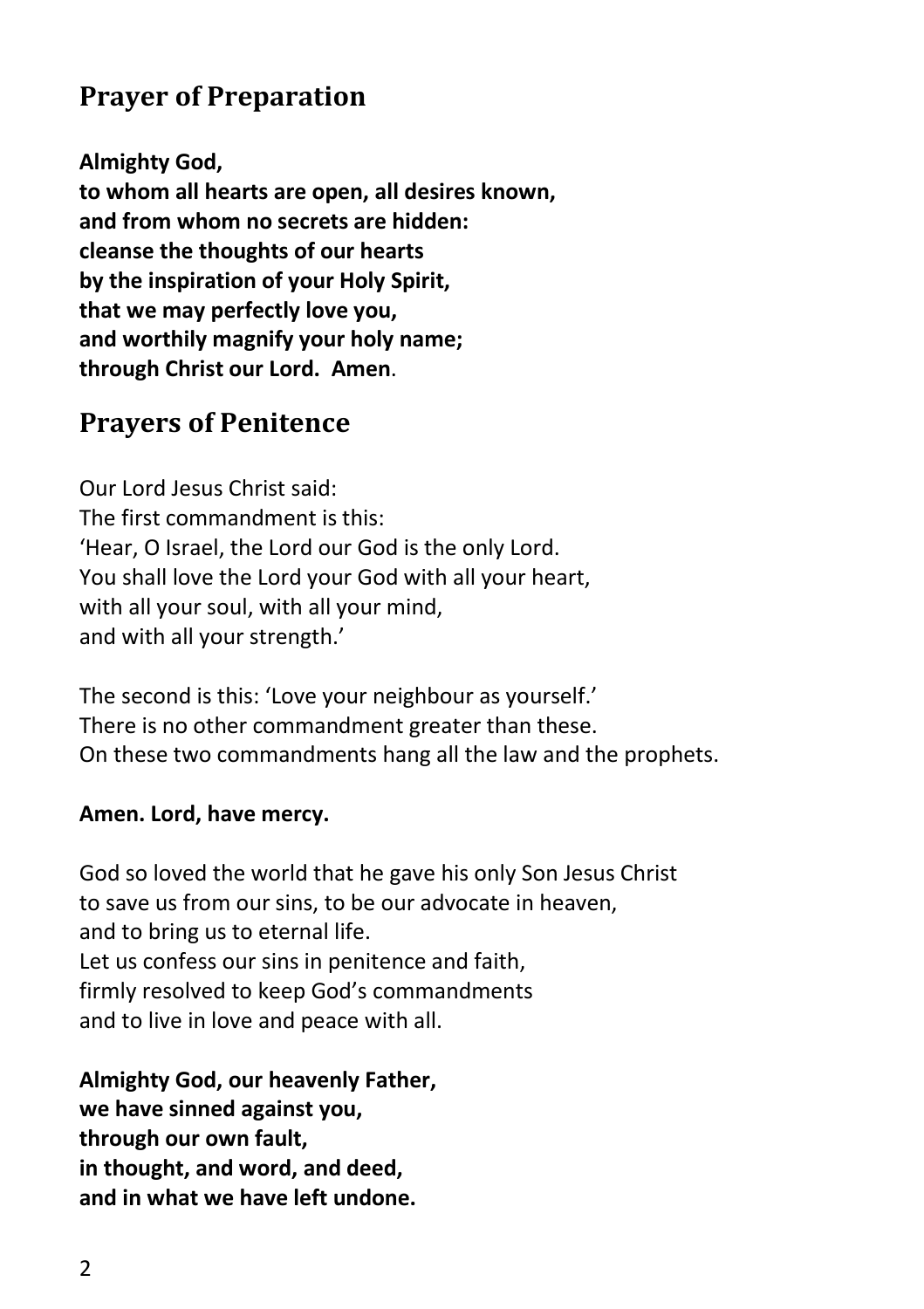**We are heartily sorry, and repent of all our sins. For your Son our Lord Jesus Christ's sake, forgive us all that is past; and grant that we may serve you in newness of life to the glory of your name. Amen.**

Almighty God, who forgives all who truly repent, have mercy upon you, pardon and deliver you from all your sins, confirm and strengthen you in all goodness, and keep you in life eternal; through Jesus Christ our Lord. **Amen**.

#### **The Gloria**

**Glory to God in the highest, and peace to his people on earth.**

**Lord God, heavenly King, almighty God and Father, we worship you, we give you thanks, we praise you for your glory.**

**Lord Jesus Christ, only Son of the Father, Lord God, Lamb of God, you take away the sin of the world: have mercy on us; you are seated at the right hand of the Father: receive our prayer.**

**For you alone are the Holy One, you alone are the Lord, you alone are the Most High, Jesus Christ, with the Holy Spirit, in the glory of God the Father. Amen**.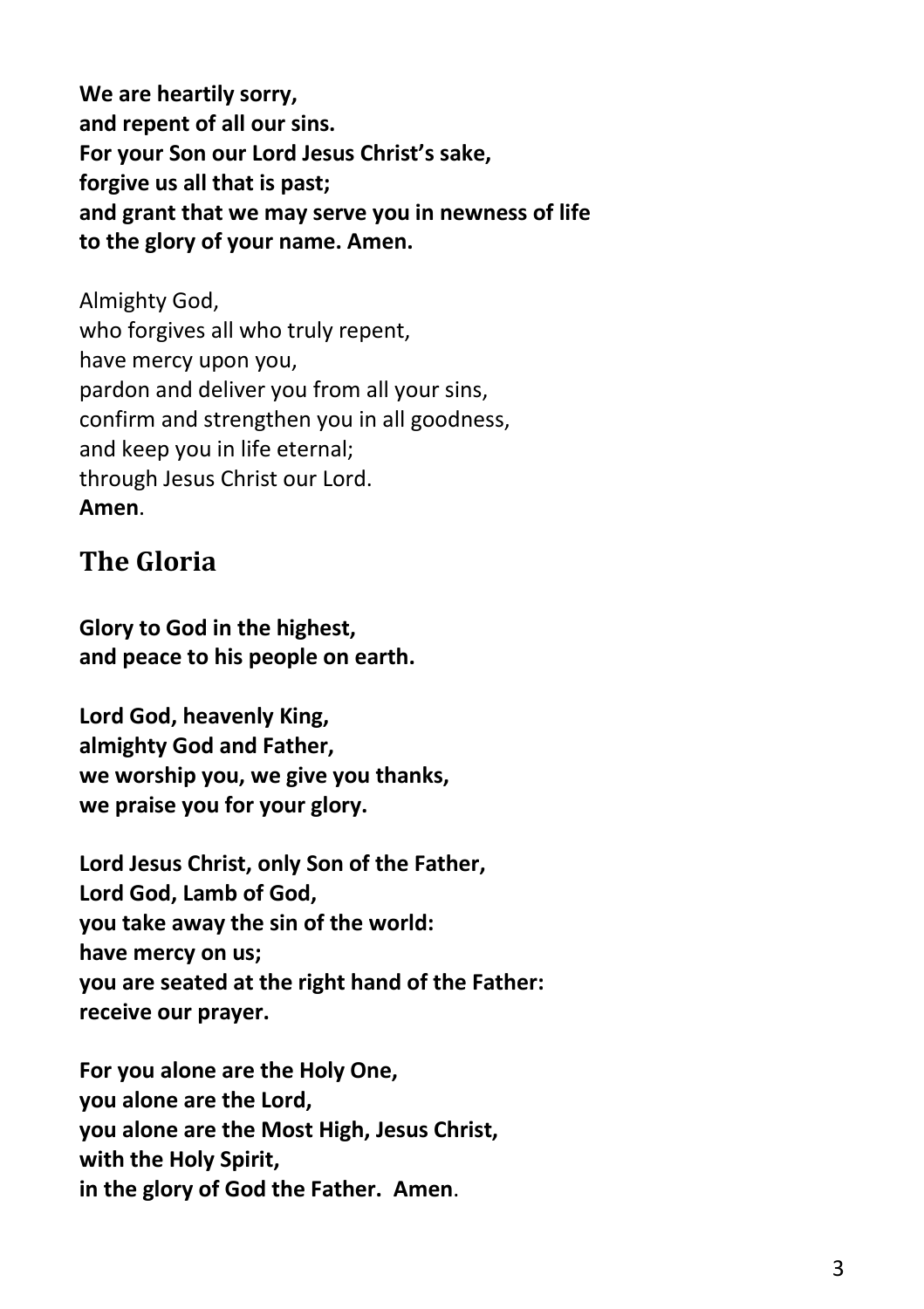## **The Collect for the first Sunday after Trinity**

O God, the strength of all those who put their trust in you, mercifully accept our prayers and, because through the weakness of our mortal nature we can do no good thing without you, grant us the help of your grace, that in the keeping of your commandments we may please you both in will and deed; through Jesus Christ your Son our Lord, who is alive and reigns with you, in the unity of the Holy Spirit, one God, now and for ever.

**Amen.** 

## **The Liturgy of the Word**

#### **FIRST READING Isaiah 65:1-9**

#### *A reading from the book of the prophet Isaiah.*

The word of the Lord through the prophet: I was ready to be sought out by those who did not ask, to be found by those who did not seek me. I said, "Here I am, here I am," to a nation that did not call on my name. I held out my hands all day long to a rebellious people, who walk in a way that is not good, following their own devices; a people who provoke me to my face continually, sacrificing in gardens and offering incense on bricks; who sit inside tombs, and spend the night in secret places; who eat swine's flesh, with broth of abominable things in their vessels; who say, "Keep to yourself, do not come near me, for I am too holy for you." These are a smoke in my nostrils, a fire that burns all day long. See, it is written before me: I will not keep silent, but I will repay; I will indeed repay into their laps their iniquities and their ancestors' iniquities together, says the LORD; because they offered incense on the mountains and reviled me on the hills, I will measure into their laps full payment for their actions. Thus says the LORD: As the wine is found in the cluster, and they say, "Do not destroy it, for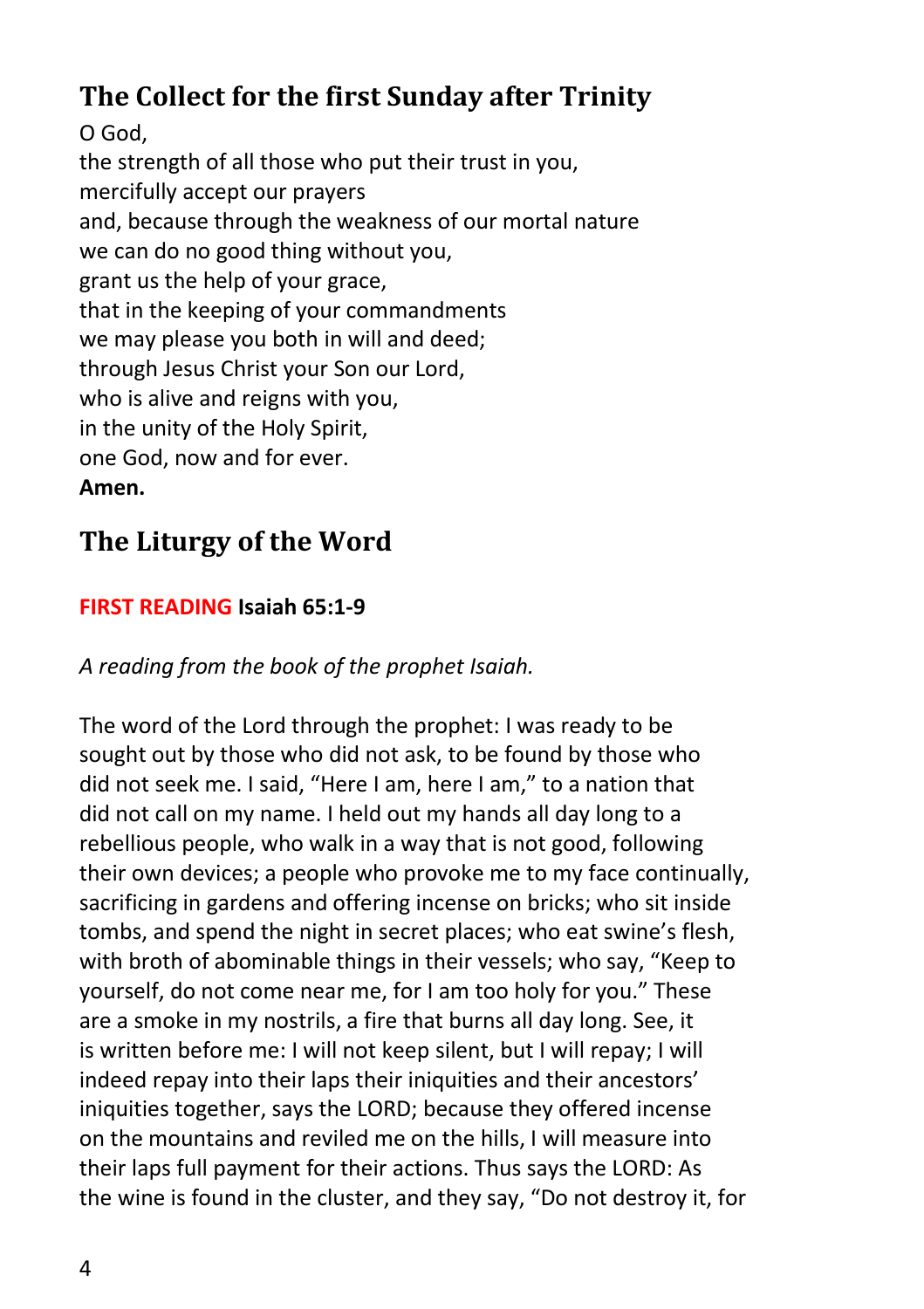there is a blessing in it," so I will do for my servants' sake, and not destroy them all. I will bring forth descendants from Jacob, and from Judah inheritors of my mountains; my chosen shall inherit it, and my servants shall settle there.

#### **PSALM Psalm 22:18-27**

R *All the ends of the earth shall bow before him.*

Be not far away, O, Lord; You are my strength; hasten to help me. Save me from the sword, my life from the power of the dog. Save me from the lion's mouth, my wretched body from the horns of wild bulls. R

I will declare your name to my people; in the midst of the congregation I will praise you. Praise the Lord, you that fear him; stand in awe of him, O offspring of Israel; all you of Jacob's line, give glory. R

For he does not despise nor abhor the poor in their poverty; neither does he hide his face from them; but when they cry to him he hears them. My praise is of him in the great assembly; I will perform my vows in the presence of those who worship him. R

The poor shall eat and be satisfied, and those who seek the Lord shall praise him: "May your heart live for ever!" All the ends of the earth shall remember and turn to the Lord, and all the families of the nations shall bow before him.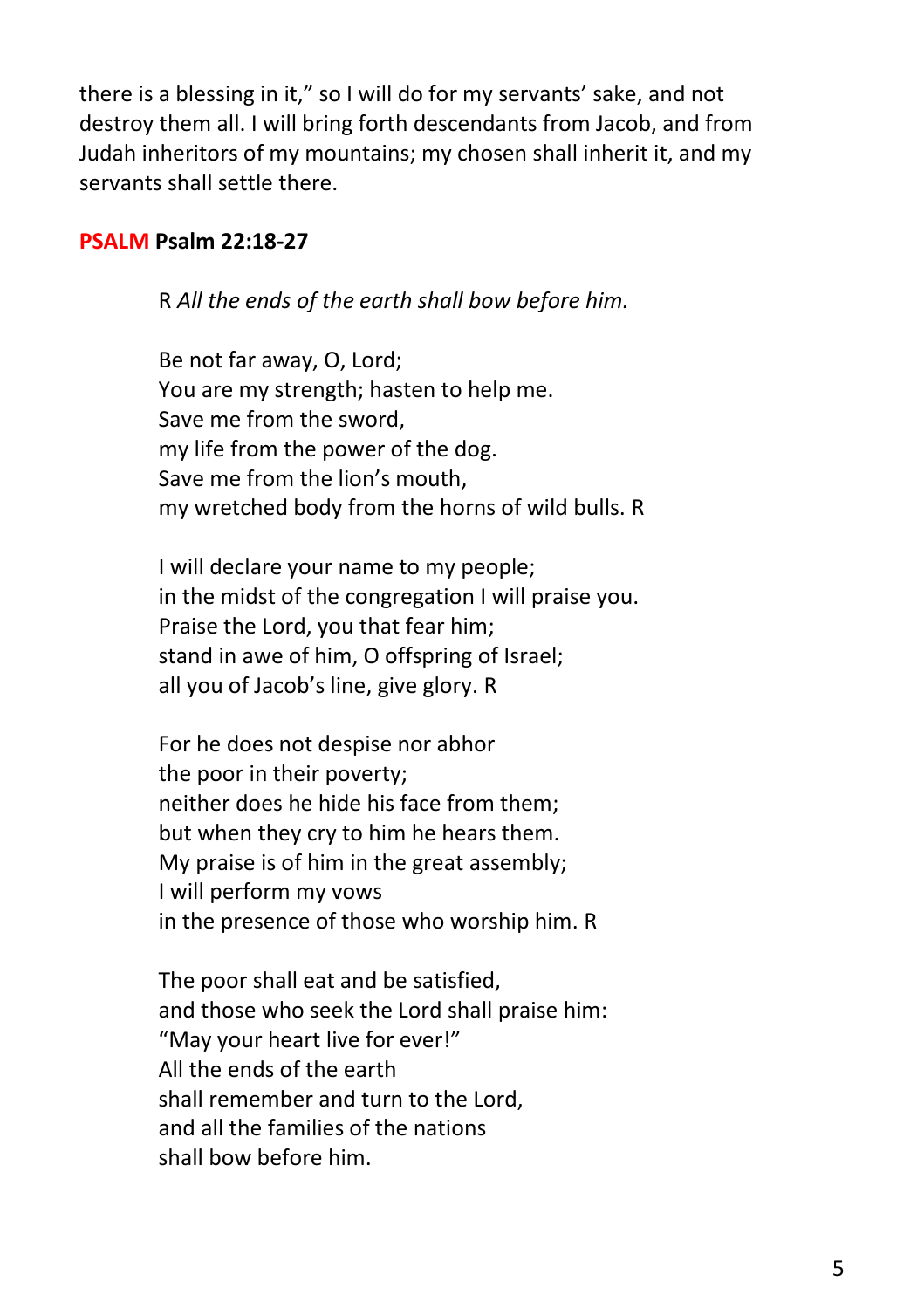For kingship belongs to the Lord; he rules over the nations. R

#### **SECOND READING Galatians 3:23-end**

*A reading from the letter of Paul to the Galatians.*

Before faith came, we were imprisoned and guarded under the law until faith would be revealed. Therefore the law was our disciplinarian until Christ came, so that we might be justified by faith. But now that faith has come, we are no longer subject to a disciplinarian, for in Christ Jesus you are all children of God through faith. As many of you as were baptized into Christ have clothed yourselves with Christ; there is no longer Jew or Greek, there is no longer slave or free, there is no longer male and female; for all of you are one in Christ Jesus. And if you belong to Christ, then you are Abraham's offspring, heirs according to the promise.

This is the word of the Lord. **Thanks be to God.**

#### **2nd Hymn – 226 As pants the heart**

1. As pants the hart for cooling streams when heated in the chase, so longs my soul, O God, for thee, and thy refreshing grace.

2. For thee, my God, the living God, my thirsty soul doth pine: O when shall I behold thy face, thou majesty divine?

3. Why restless, why cast down, my soul? hope still, and thou shalt sing the praise of him who is thy God, thy health's eternal spring.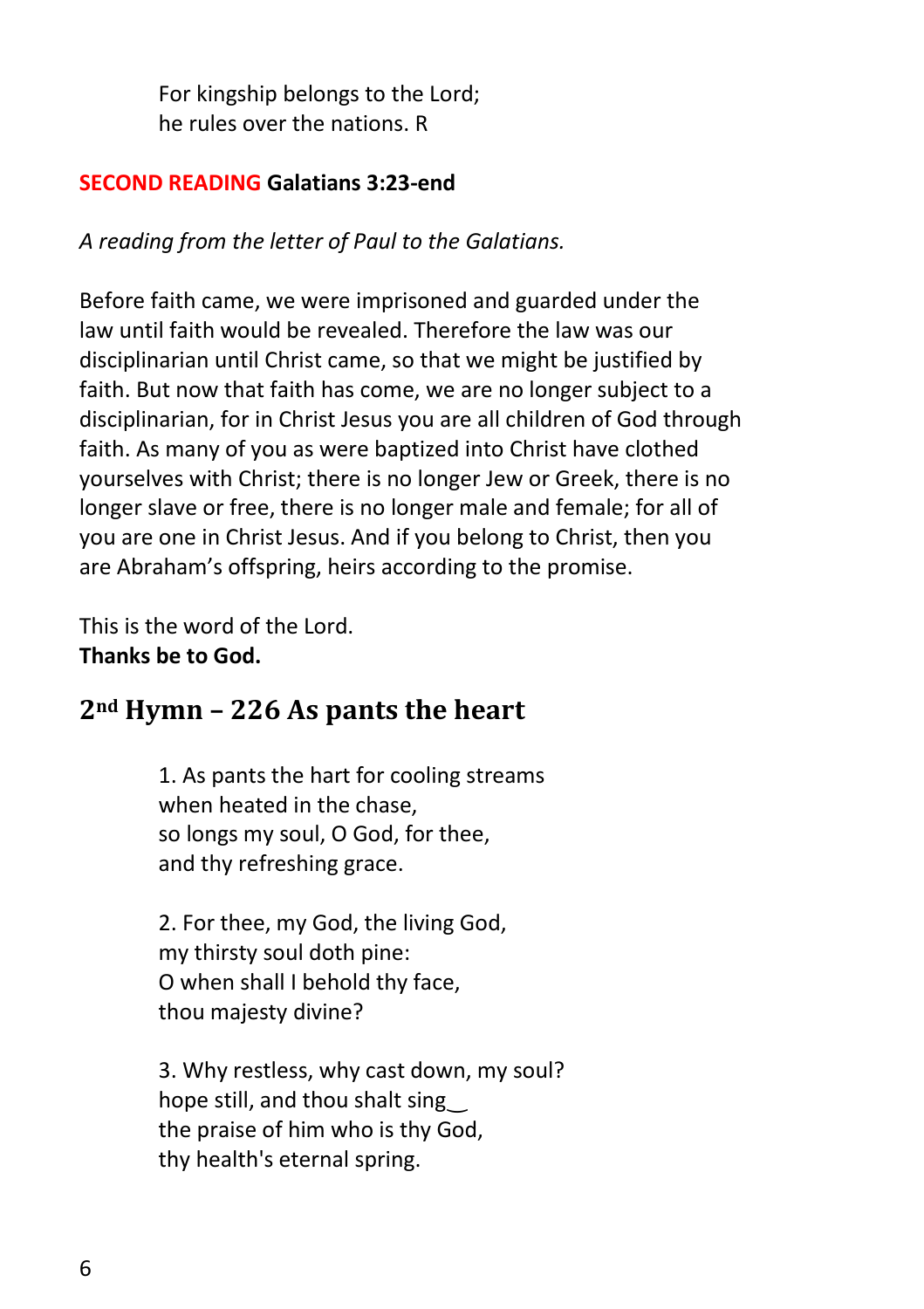4. To Father, Son, and Holy Ghost, the God whom we adore, be glory, as it was, is now, and shall be evermore.

#### **Gospel Reading – Luke 8:26-39**

Alleluia, alleluia. We do not live by bread alone, but by every word that comes from the mouth of God. **Alleluia**.

Hear the Gospel of our Lord Jesus Christ according to Luke. **Glory to you, O Lord.** 

Jesus and his disciples arrived at the country of the Gerasenes, which is opposite Galilee. As he stepped out on land, a man of the city who had demons met him. For a long time he had worn no clothes, and he did not live in a house but in the tombs. When he saw Jesus, he fell down before him and shouted at the top of his voice, "What have you to do with me, Jesus, Son of the Most High God? I beg you, do not torment me" – for Jesus had commanded the unclean spirit to come out of the man. (For many times it had seized him; he was kept under guard and bound with chains and shackles, but he would break the bonds and be driven by the demon into the wilds.) Jesus then asked him, "What is your name?" He said, "Legion"; for many demons had entered him. They begged him not to order them to go back into the abyss. Now there on the hillside a large herd of swine was feeding; and the demons begged Jesus to let them enter these. So he gave them permission. Then the demons came out of the man and entered the swine, and the herd rushed down the steep bank into the lake and was drowned. When the swineherds saw what had happened, they ran off and told it in the city and in the country. Then people came out to see what had happened, and when they came to Jesus, they found the man from whom the demons had gone sitting at the feet of Jesus, clothed and in his right mind. And they were afraid. Those who had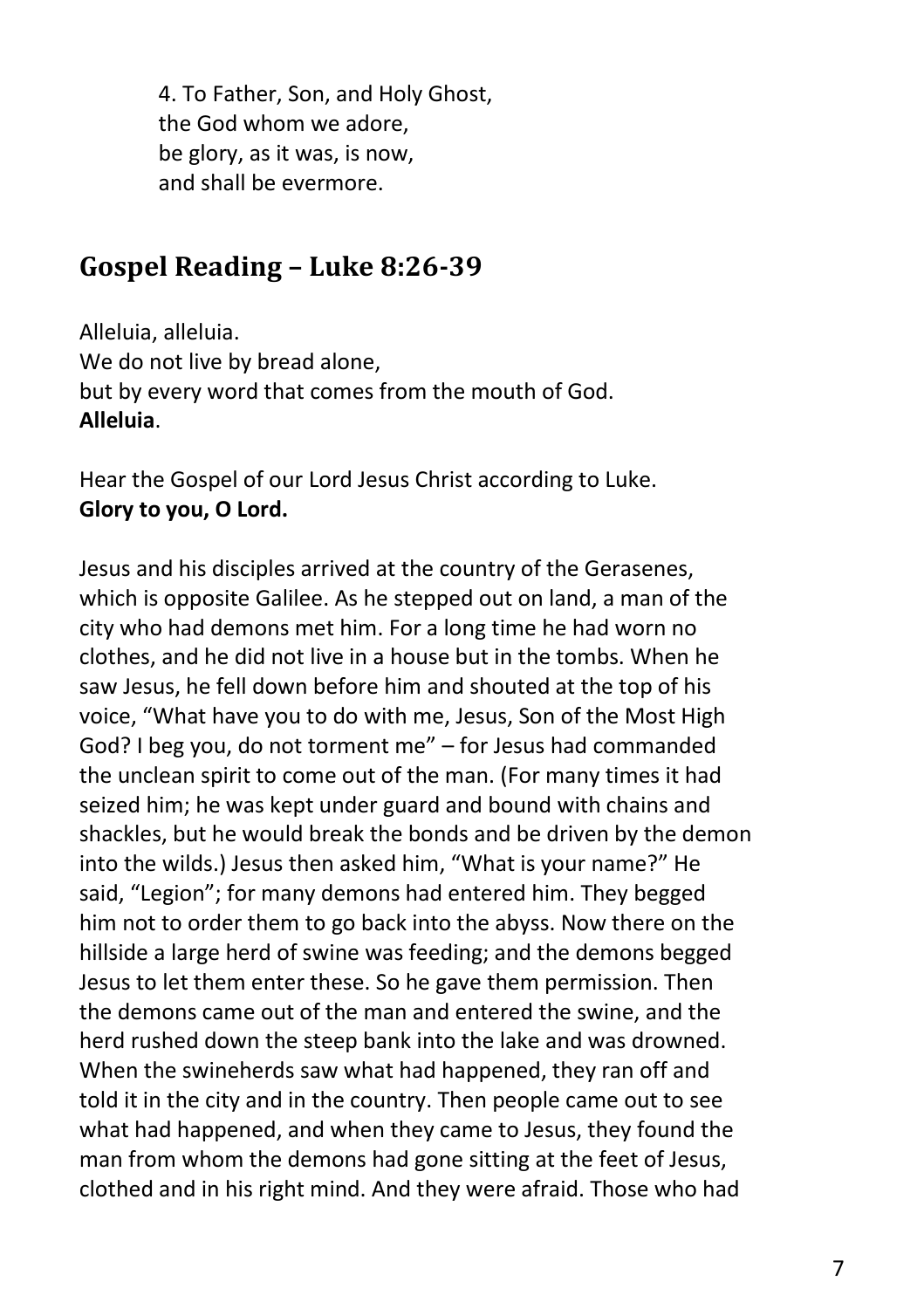seen it told them how the one who had been possessed by demons had been healed. Then all the people of the surrounding country of the Gerasenes asked Jesus to leave them; for they were seized with great fear. So he got into the boat and returned. The man from whom the demons had gone begged that he might be with him; but Jesus sent him away, saying, "Return to your home, and declare how much God has done for you." So he went away, proclaiming throughout the city how much Jesus had done for him.

This is the Gospel of the Lord. **Praise to you, O Christ.** 

#### **Sermon**

#### **The Creed**

**We believe in one God, the Father, the Almighty, maker of heaven and earth, of all that is, seen and unseen.**

**We believe in one Lord, Jesus Christ, the only Son of God, eternally begotten of the Father, God from God, Light from Light, true God from true God, begotten, not made, of one Being with the Father; through him all things were made. For us and for our salvation he came down from heaven, was incarnate from the Holy Spirit and the Virgin Mary and was made man. For our sake he was crucified under Pontius Pilate; he suffered death and was buried. On the third day he rose again in accordance with the Scriptures;**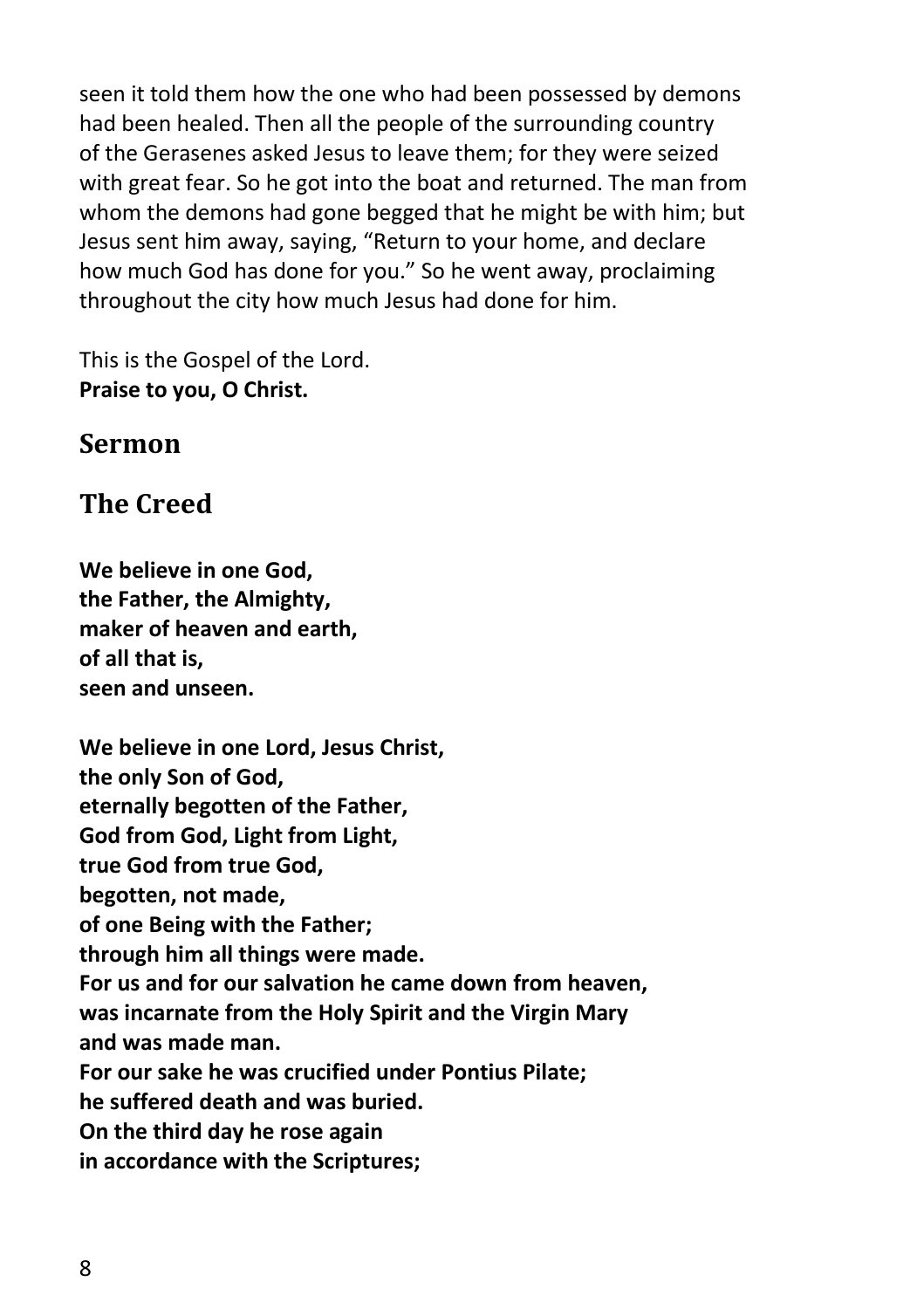**he ascended into heaven and is seated at the right hand of the Father. He will come again in glory to judge the living and the dead, and his kingdom will have no end.**

**We believe in the Holy Spirit, the Lord, the giver of life, who proceeds from the Father and the Son, who with the Father and the Son is worshipped and glorified, who has spoken through the prophets. We believe in one holy catholic and apostolic Church. We acknowledge one baptism for the forgiveness of sins. We look for the resurrection of the dead, and the life of the world to come. Amen.** 

## **Prayers of Intercession**

… Lord, in your mercy **hear our prayer.**

Merciful Father, **Accept these prayers for the sake of your son, our Saviour, Jesus Christ. Amen.**

## **The Liturgy of the Sacrament**

## **The Peace**

Blessed are the peacemakers: they shall be called children of God. We meet in the name of Christ and share his peace.

The peace of the Lord be always with you **and also with you.** 

Let us offer one another a sign of peace.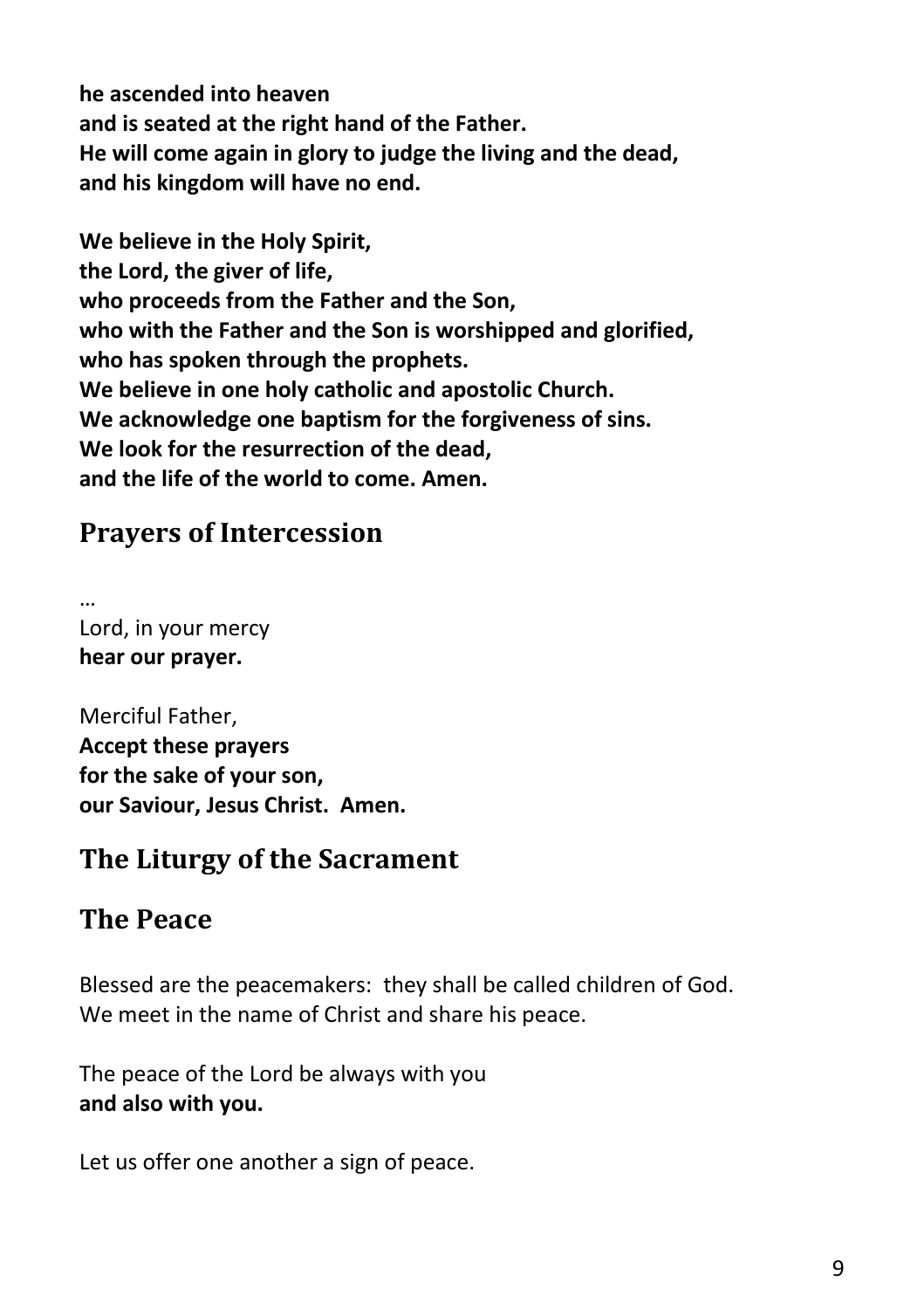### **Preparation of the Table**

#### **Taking of the Bread and Wine**

#### **3rd Hymn – 115 Dear Lord and Father of mankind**

1. Dear Lord and Father of mankind, forgive our foolish ways; re-clothe us in our rightful mind. in purer lives thy service find, in deeper reverence praise.

2. In simple trust like theirs who heard, beside the Syrian sea, the gracious calling of the Lord, let us, like them, without a word rise up and follow thee.

\*3. O Sabbath rest by Galilee! O calm of hills above, where Jesus knelt to share with thee the silence of eternity, interpreted by love!

4. Drop thy still dews of quietness, till all our strivings cease; take from our souls the strain and stress, and let our ordered lives confess the beauty of thy peace.

5. Breathe through the heats of our desire thy coolness and thy balm; let sense be dumb, let flesh retire; speak through the earthquake, wind, and fire, O still small voice of calm.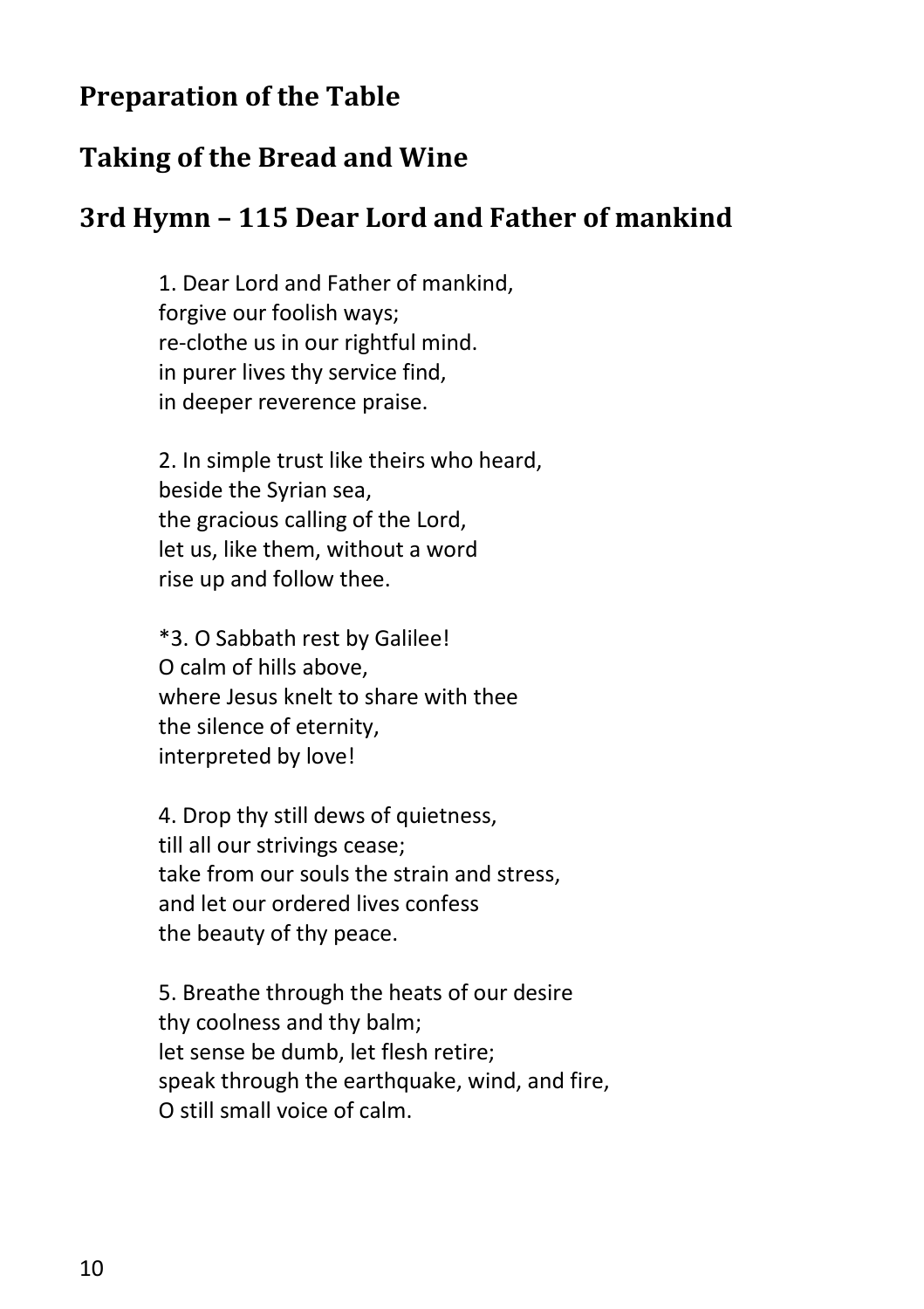As the grain once scattered in the fields and the grapes once dispersed on the hillside are now reunited on this table in bread and wine, so, Lord, may your whole Church soon be gathered together from the corners of the earth into your kingdom. **Amen.**

## **The Eucharistic Prayer**

The Lord is here. **His Spirit is with us.** 

Lift up your hearts. **We lift them to the Lord.** 

Let us give thanks to the Lord our God. **It is right to give thanks and praise.** 

It is indeed right, it is our duty and our joy, at all times and in all places to give you thanks and praise, holy Father, heavenly King, almighty and eternal God, through Jesus Christ your Son our Lord.

For he is your living Word; through him you have created all things from the beginning, and formed us in your own image.

Through him you have freed us from the slavery of sin, giving him to be born of a woman and to die upon the cross; you raised him from the dead and exalted him to your right hand on high.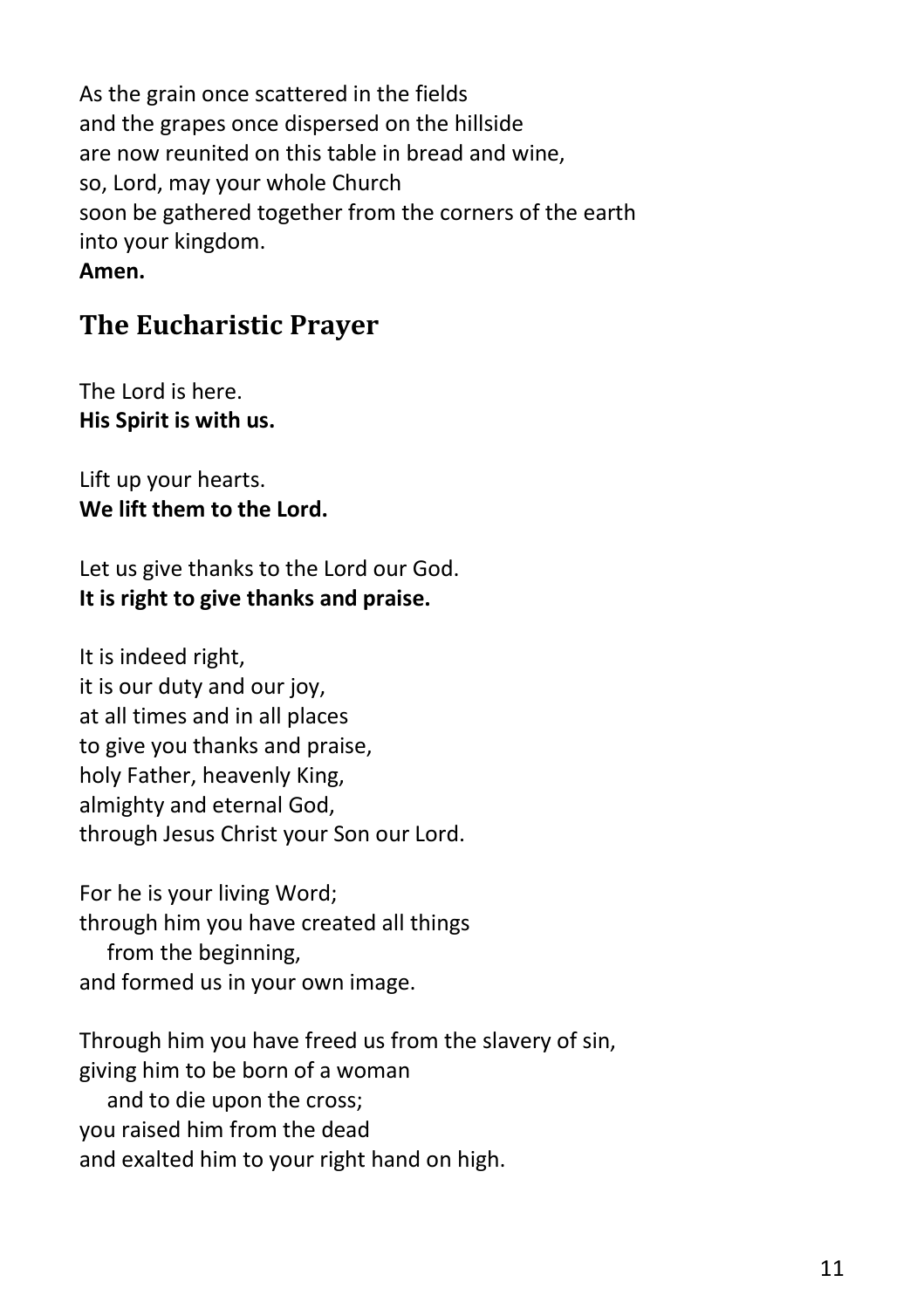Through him you have sent upon us your holy and life-giving Spirit, and made us a people for your own possession.

Therefore with angels and archangels, and with all the company of heaven, we proclaim your great and glorious name, for ever praising you and singing:

> **Holy, holy, holy Lord, God of power and might, heaven and earth are full of your glory. Hosanna in the highest. Blessed is he who comes in the name of the Lord. Hosanna in the highest.**

Accept our praises, heavenly Father, through your Son our Saviour Jesus Christ, and as we follow his example and obey his command, grant that by the power of your Holy Spirit these gifts of bread and wine may be to us his body and his blood;

who, in the same night that he was betrayed, took bread and gave you thanks; he broke it and gave it to his disciples, saying: Take, eat; this is my body which is given for you; do this in remembrance of me.

In the same way, after supper he took the cup and gave you thanks; he gave it to them, saying: Drink this, all of you; this is my blood of the new covenant, which is shed for you and for many for the forgiveness of sins. Do this, as often as you drink it, in remembrance of me.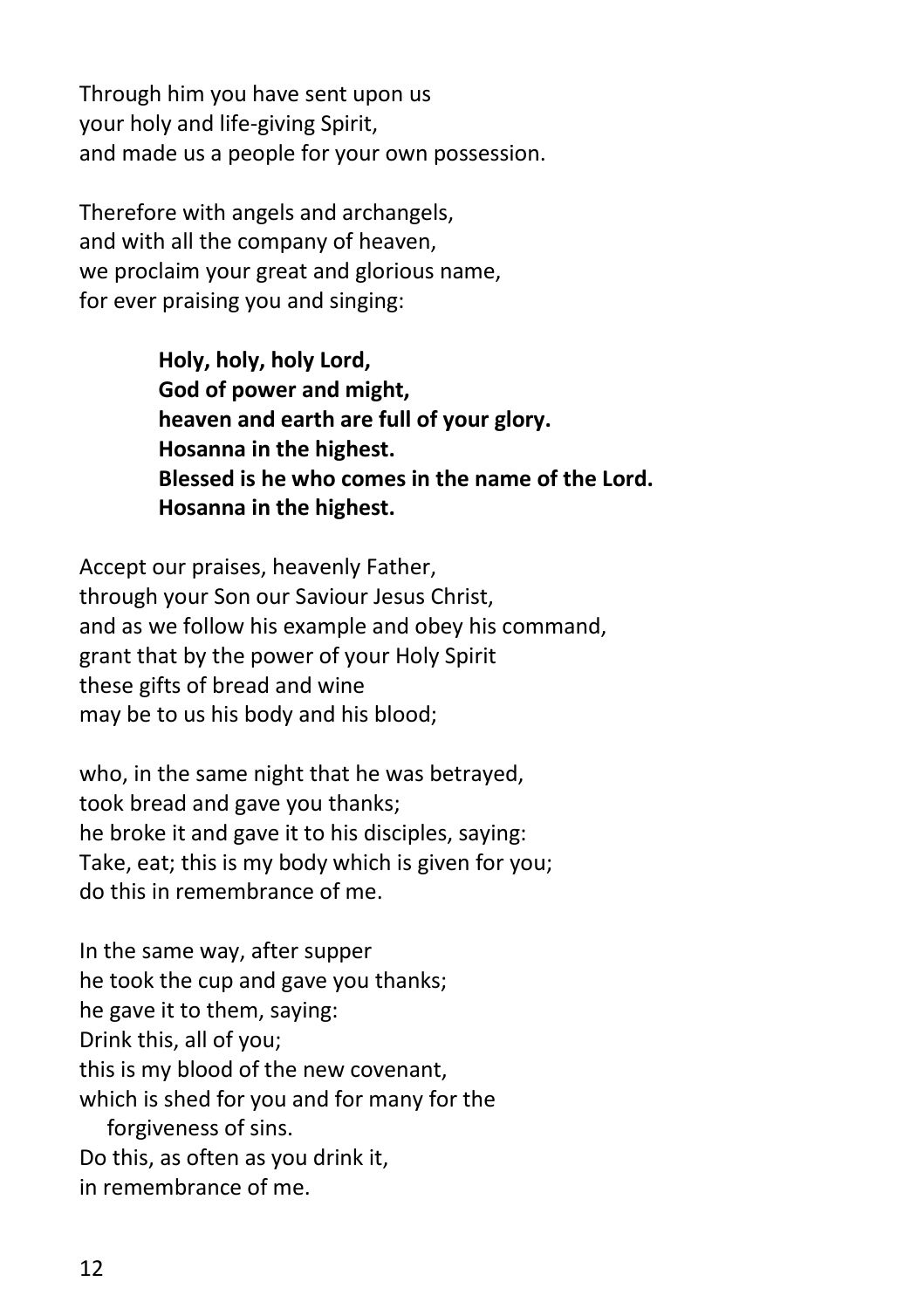Therefore, heavenly Father, we remember his offering of himself made once for all upon the cross; we proclaim his mighty resurrection and glorious ascension; we look for the coming of your kingdom, and with this bread and this cup we make the memorial of Christ your Son our Lord.

Great is the mystery of faith: **Christ has died: Christ is risen: Christ will come again.**

Accept through him, our great high priest, this our sacrifice of thanks and praise, and as we eat and drink these holy gifts in the presence of your divine majesty, renew us by your Spirit, inspire us with your love and unite us in the body of your Son, Jesus Christ our Lord.

Through him, and with him, and in him, in the unity of the Holy Spirit, with all who stand before you in earth and heaven, we worship you, Father almighty, in songs of everlasting praise:

**Blessing and honour and glory and power be yours for ever and ever. Amen.**

#### **The Lord's Prayer**

Let us pray with confidence as our Saviour has taught us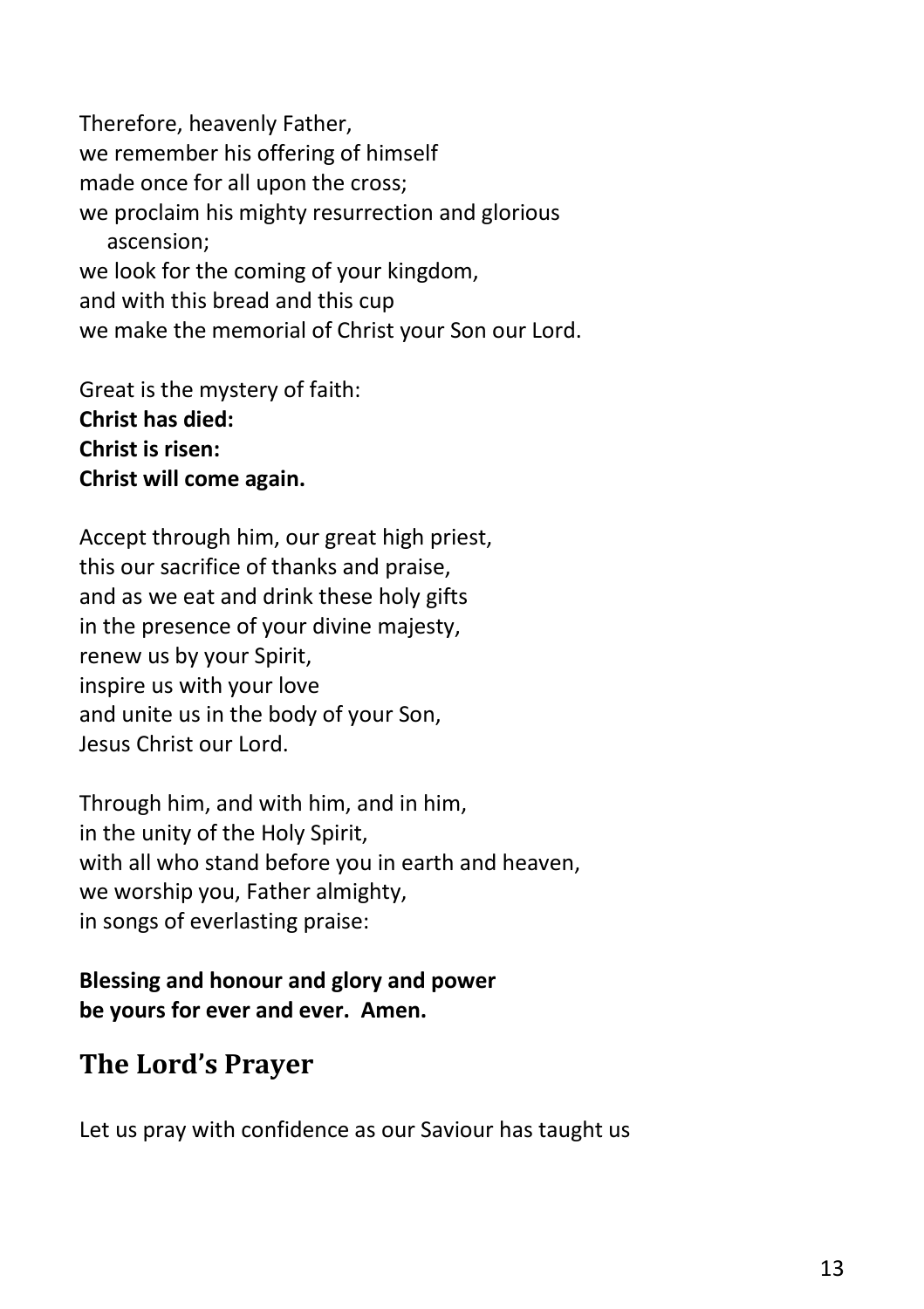**Our Father, who art in heaven, hallowed be thy name; thy kingdom come; thy will be done; on earth as it is in heaven. Give us this day our daily bread. And forgive us our trespasses, as we forgive those who trespass against us. And lead us not into temptation; but deliver us from evil. For thine is the kingdom, the power and the glory, for ever and ever. Amen.**

## **Breaking of the Bread**

Every time we eat this bread and drink this cup, **we proclaim the Lord's death until he comes.**

> **Lamb of God, you take away the sin of the world, have mercy on us.**

> **Lamb of God, you take away the sin of the world, have mercy on us.**

> **Lamb of God, you take away the sin of the world, grant us peace.**

## **Giving of Communion**

**We do not presume to come to this your table, merciful Lord, trusting in our own righteousness, but in your manifold and great mercies.**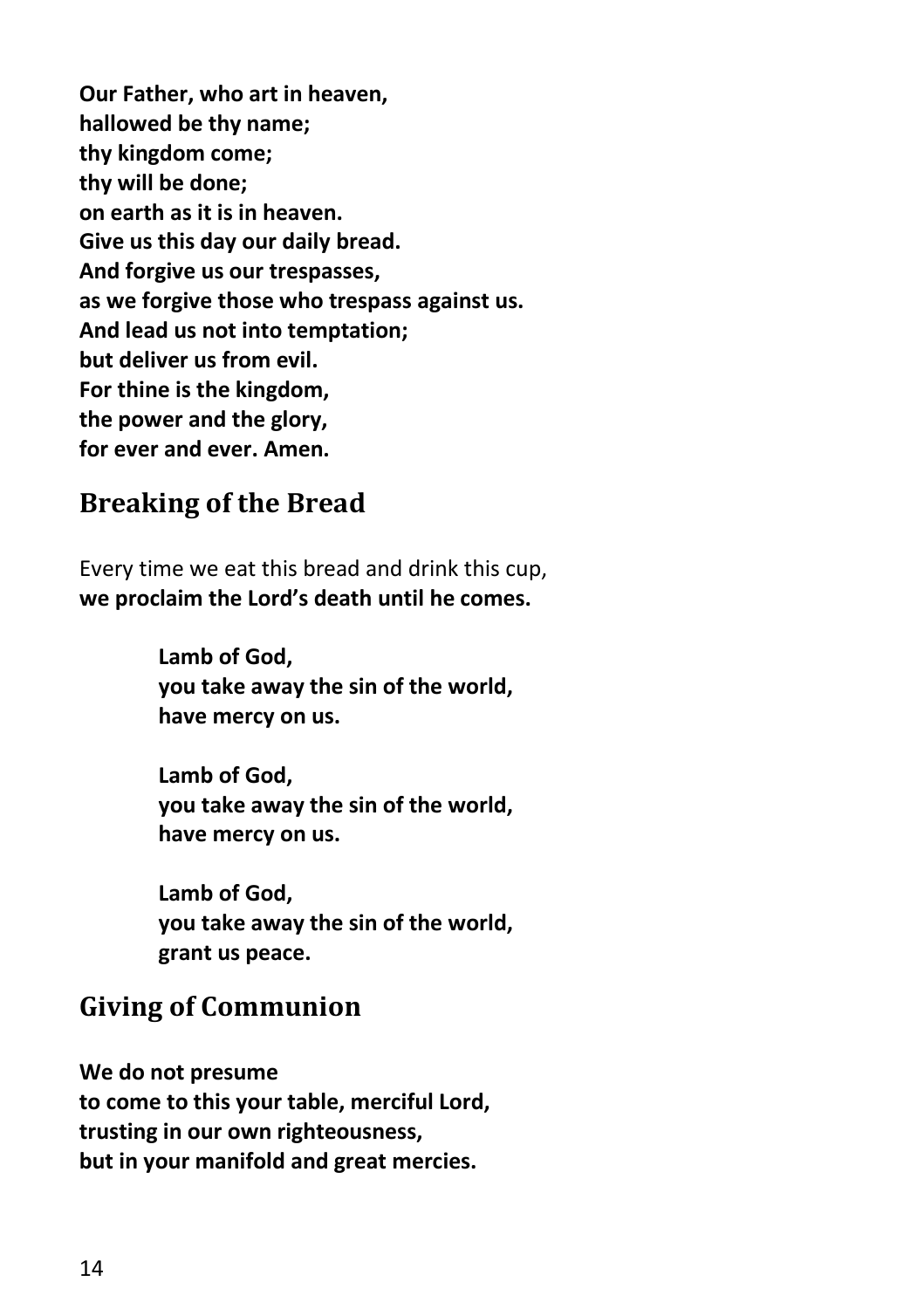**We are not worthy so much as to gather up the crumbs under your table. But you are the same Lord whose nature is always to have mercy. Grant us therefore, gracious Lord, so to eat the flesh of your dear Son Jesus Christ and to drink his blood, that our sinful bodies may be made clean by his body and our souls washed through his most precious blood, and that we may evermore dwell in him, and he in us. Amen.**

#### **Prayer after Communion**

## **The post-communion Collect for the first Sunday after Trinity**

Eternal Father, we thank you for nourishing us with these heavenly gifts: may our communion strengthen us in faith, build us up in hope, and make us grow in love; for the sake of Jesus Christ our Lord. **Amen**

**We thank you, Lord, that you have fed us in this sacrament, united us with Christ, and given us a foretaste of the heavenly banquet prepared for all peoples. Amen.**

#### **4th Hymn – 170 The Church's one foundation**

1. The Church's one foundation is Jesus Christ her Lord: she is his new creation by water and the word: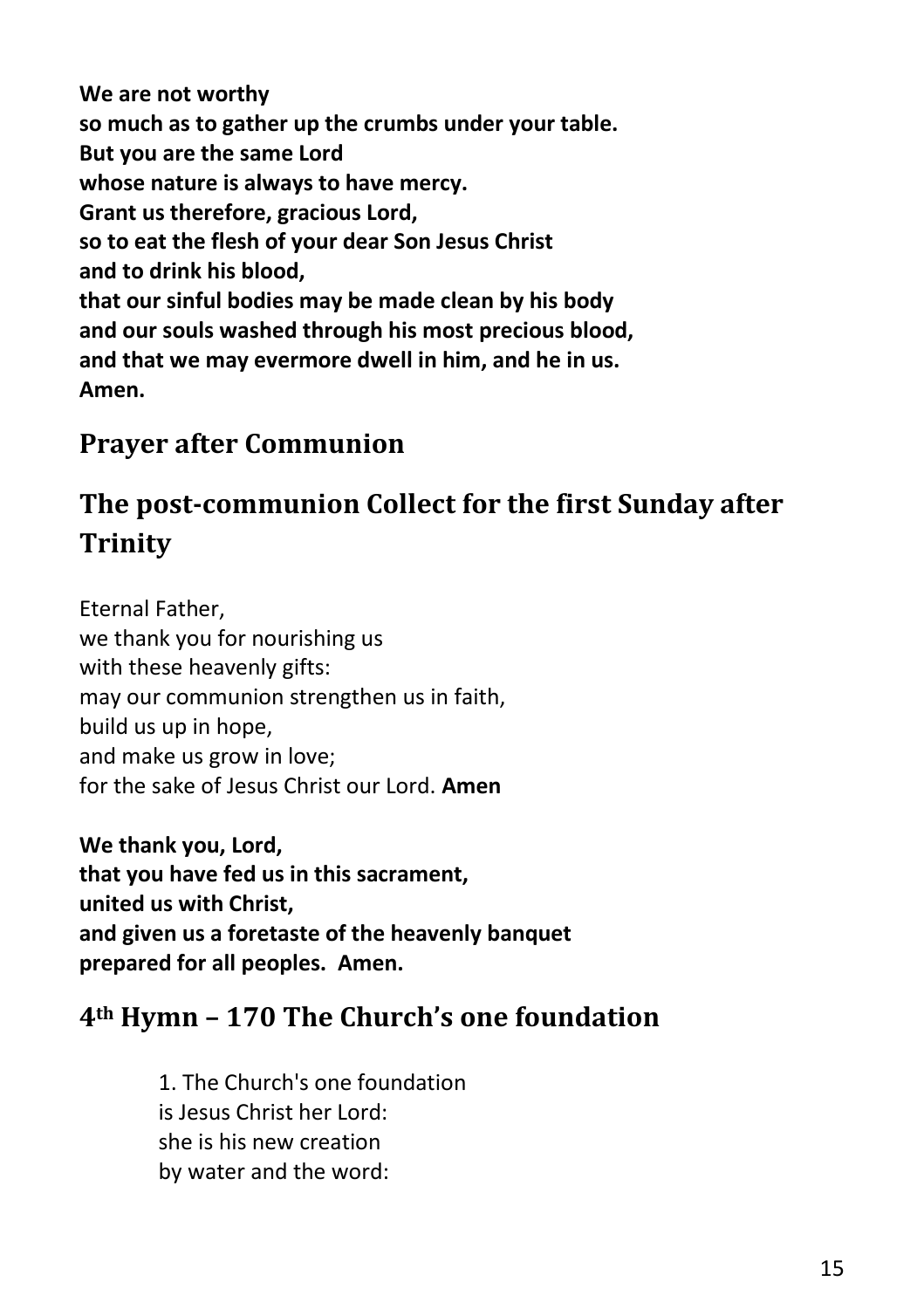from heaven he came and sought her to be his holy Bride; with his own blood he bought her, and for her life he died.

2. Elect from every nation, yet one o'er all the earth, her charter of salvation one Lord, one faith, one birth; one holy name she blesses, partakes one holy food, and to one hope she presses with every grace endued.

\*3. Though with a scornful wonder men see her sore opprest, by schisms rent asunder, by heresies distrest, yet saints their watch are keeping, their cry goes up, 'How long?' and soon the night of weeping shall be the morn of song.

4. Mid toil and tribulation, and tumult of her war, she waits the consummation of peace for evermore; till with the vision glorious her longing eyes are blest, and the great Church victorious shall be the Church at rest.

5. Yet she on earth hath union with God the Three in One, and mystic sweet communion with those whose rest is won: